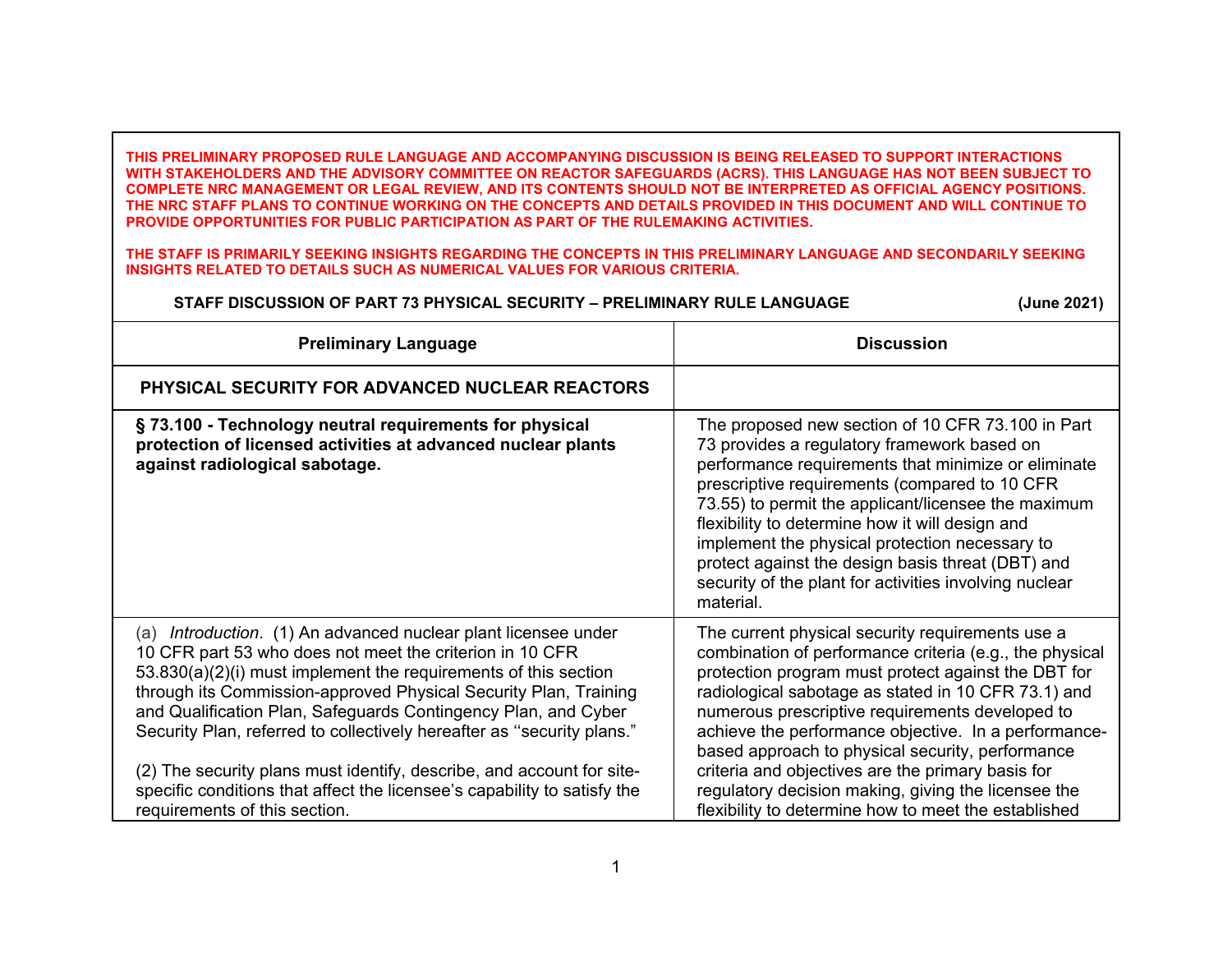(b) *General performance objective and requirements.* (1) The licensee must establish and maintain a physical protection program and a security organization, which will have as their objective to provide reasonable assurance that activities involving special nuclear material are not inimical to the common defense and security and do not constitute an unreasonable risk to the public health and safety. The design and implementation of the physical protection program must achieve and maintain at all time the capabilities for meeting the following performance requirements:

(i) *Intrusion detection systems.* Physical security structures, systems, and components relied on for interior and exterior intrusion detection functions must be designed to detect attempted and actual unauthorized access. The design must provide diverse methods for achieving the intended intrusion detection functions, sufficient to ensure the reliability and availability of systems and components.

(ii) *Intrusion assessment systems.* Physical security structures, systems, and components relied on for intrusion assessment functions must be designed to provide rapid remote assessment for determining cause and initiating appropriate security responses. The design must provide diverse methods for achieving the intended intrusion assessment functions, sufficient to ensure the reliability and availability of systems and components.

(iii) *Security communication systems.* Structures, systems, and components relied on for security communications must be designed to provide continuity and integrity of communications. Communication systems must account for design basis threats that can interrupt or interfere with continuity or integrity of communications. The design must provide diverse and redundant methods for achieving the intended communication functions.

(iv) *Security delay systems.* Structures, systems, and components relied on for delay functions must be designed to provide for timely

performance criteria for an effective physical protection program.

§ 73.100(b) – This paragraph outlines the general performance objective and design requirements of the licensee physical protection program. Licensees are required to provide protection against the design basis threat of radiological sabotage. To accomplish this, the physical protection program is designed to protect against any deliberate act against the plant or against a component of such a plant, including spent fuel sabotage, which could directly or indirectly endanger the public health and safety by exposure to radiation.

The design requirements of this section also require licensees to conduct a site specific analysis that accounts for site conditions and utilizes the integration of systems, technologies, programs, equipment, supporting processes, and implementing procedures. The physical protection program is supported by the access authorization, cyber security, and insider mitigation programs to meet the general performance objective of this section. The effectiveness of the physical protection program is measured through implementation of the performance evaluation program.

 $\S$  73.100(b)(i) – b(vi) – The general performance objective and requirements are informed by § 73.55(b) and the Security Design Considerations that were developed in March 2017 - Non-LWR Physical and Cyber Security Design Considerations (FRN - ML17060A456). These considerations, if adequately implemented through a detailed design of the physical protection program, along with the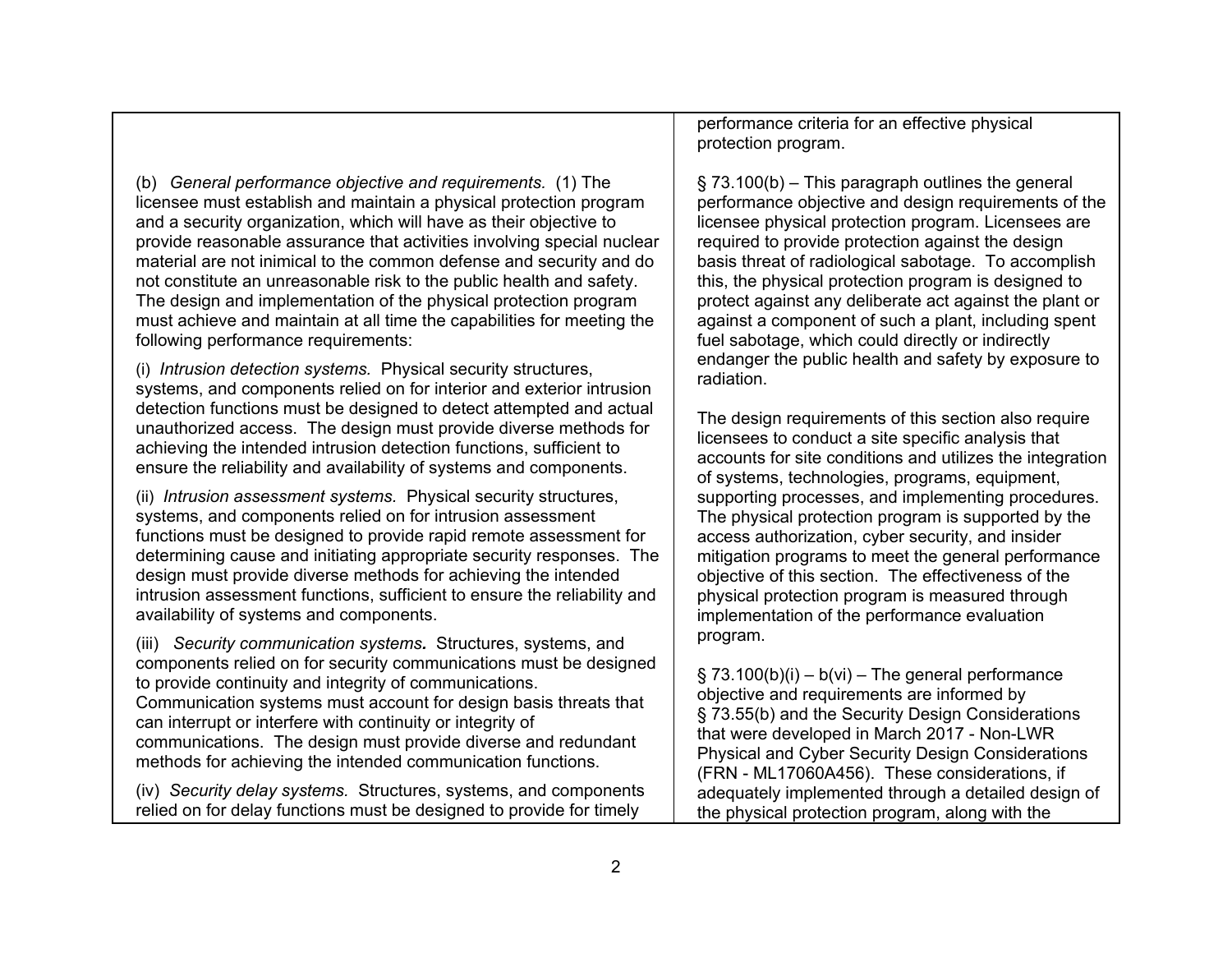security responses to adversary attacks with adequate defense-indepth.

(v) *Security response.* Engineered physical security structures, systems, and components performing neutralization functions and engineered fighting positions relied on to protect security personnel performing neutralization functions must be designed to provide overlapping fields of fire. The design configuration must provide layers of security response, with each layer assuring that a single failure does not result in the loss of capability to neutralize the design basis threat adversary.

(vi) *Control measures protecting against land and waterborne vehicle bomb assaults.* Physical security structures, systems, and components, in conjunction with site-specific natural features, that are relied on to protect against a design basis threat land vehicle and waterborne vehicle bomb assault must be designed to protect of the reactor building and structures containing safety or security related structures, systems, and components from explosive effects that are based on the maximum design basis threat quantity of explosives. The vehicle control measures (passive and active barrier systems) to deny land or waterborne vehicle bomb assaults must be located at a bounding minimum safe stand-off distance to adequately protect all structures, systems, and components required for safety and security.

(vii) *Access control portals:* Access control portals must be designed to detect and deny unauthorized access to persons and pass-through of contraband materials (e.g., weapons, incendiaries, explosives). The design must provide diverse and redundant methods for achieving the intended intrusion access control functions.

(2) To satisfy the general performance objective and requirements of paragraph (b)(1) of this section, the physical protection program must protect against the design basis threat of radiological sabotage as

adequate implementation of administrative controls and security programs, provide reasonable assurance that a licensee can protect a nuclear power reactor against the DBT of radiological sabotage. Consistent with the Commission's "Policy Statement on the Regulation of Advanced Reactors," these considerations should be considered early in the design process.

The performance objective of protecting against the DBT of radiological sabotage is achieved by the design and implementation of the physical protection program, maintained at all times, with the following performance requirements:

- *Intrusion detection systems*
- •*Intrusion assessment systems*
- •*Security communication systems.*
- •*Security delay systems*
- •*Security response*
- *Control measures protecting against land and waterborne vehicle bomb assaults*
- *Access control portals*

The proposed performance requirements permit the designer/applicant/licensee to determine how to design the physical protection program to protect the plant against the DBT of radiological sabotage, without the constraints of prescriptive requirements such as those currently found in 10 CFR 73.55.

§ 73.100(b)(2) –This proposed section is developed from 73.55(b)(3). The proposed language removes reference to "significant core damage," which applies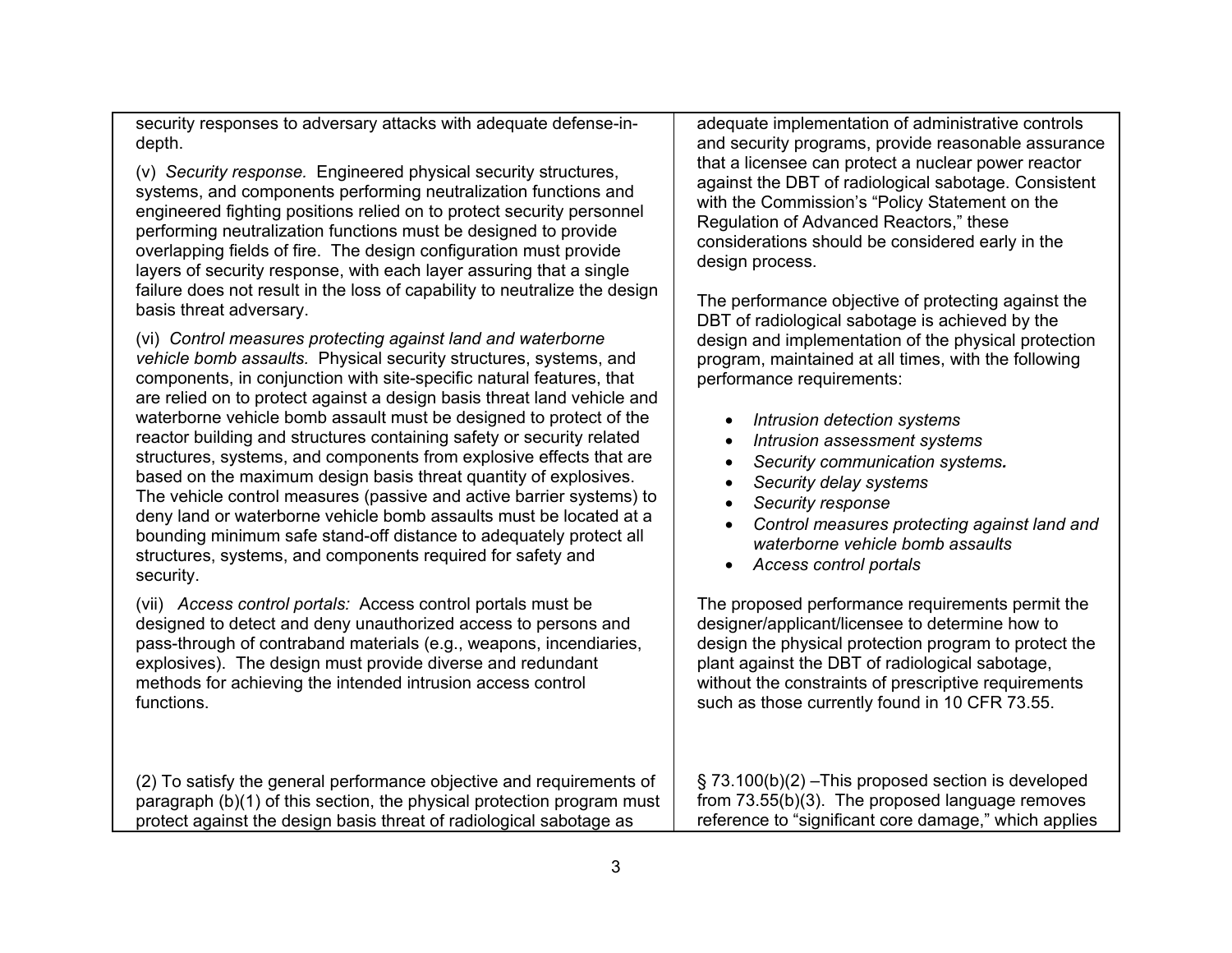stated in § 73.1 of this part. Specifically, the licensee must

(i) Ensure that the physical protection program capabilities to protect against the design basis threat of radiological sabotage are maintained at all times.

(ii) Provide defense-in-depth in achieving performance requirements through the integration of engineered systems, administrative controls, and management measures to assure effectiveness of the physical protection program to protect the plant against the design basis threat of radiological sabotage.

(3) The licensee must identify and analyze site-specific conditions that may affect the physical protection program needed to implement the requirements of this section. The licensee must account for these conditions in meeting the requirements of this section.

mainly to light-water reactor technology, and focuses on radiological sabotage in order to be technology neutral and incorporate the rationale from the limited scope Physical Security for Advanced Reactors Rulemaking that is currently ongoing.

Defense-in-depth – The designs of physical security systems should employ defense-in-depth through systems diversity, independence, and separation to achieve reasonable assurance that intended security functions meet all performance criteria. The defensein-depth philosophy applies to measures against intentional acts. The most common defense-in-depth measures apply concepts of redundancy, diversity, independence, and safety margin to enhance systems reliability. Defense-in-depth is achieved by providing multiple layers of protection, systems, and/or barriers to avoid (or provide the capability to tolerate) failures that would prevent the accomplishment of a function. Diversity and separation provide protection against dependent failures of multiple (usually identical) means of accomplishing needed functions due to a shared cause (i.e., common cause failures). Operational requirements (i.e., security responses providing interdiction and neutralization functions) provide defense-in-depth by using layers of protection and by accounting for uncertainties (e.g., equipment malfunction, human factors, neutralized or operationally ineffective responses, etc.) to perform required interdiction and neutralization function at all plant areas. The NRC's philosophy applies to the design of a physical protection program, which integrates engineered controls and administrative controls, to provide reasonable assurance of protection against the DBT for radiological sabotage.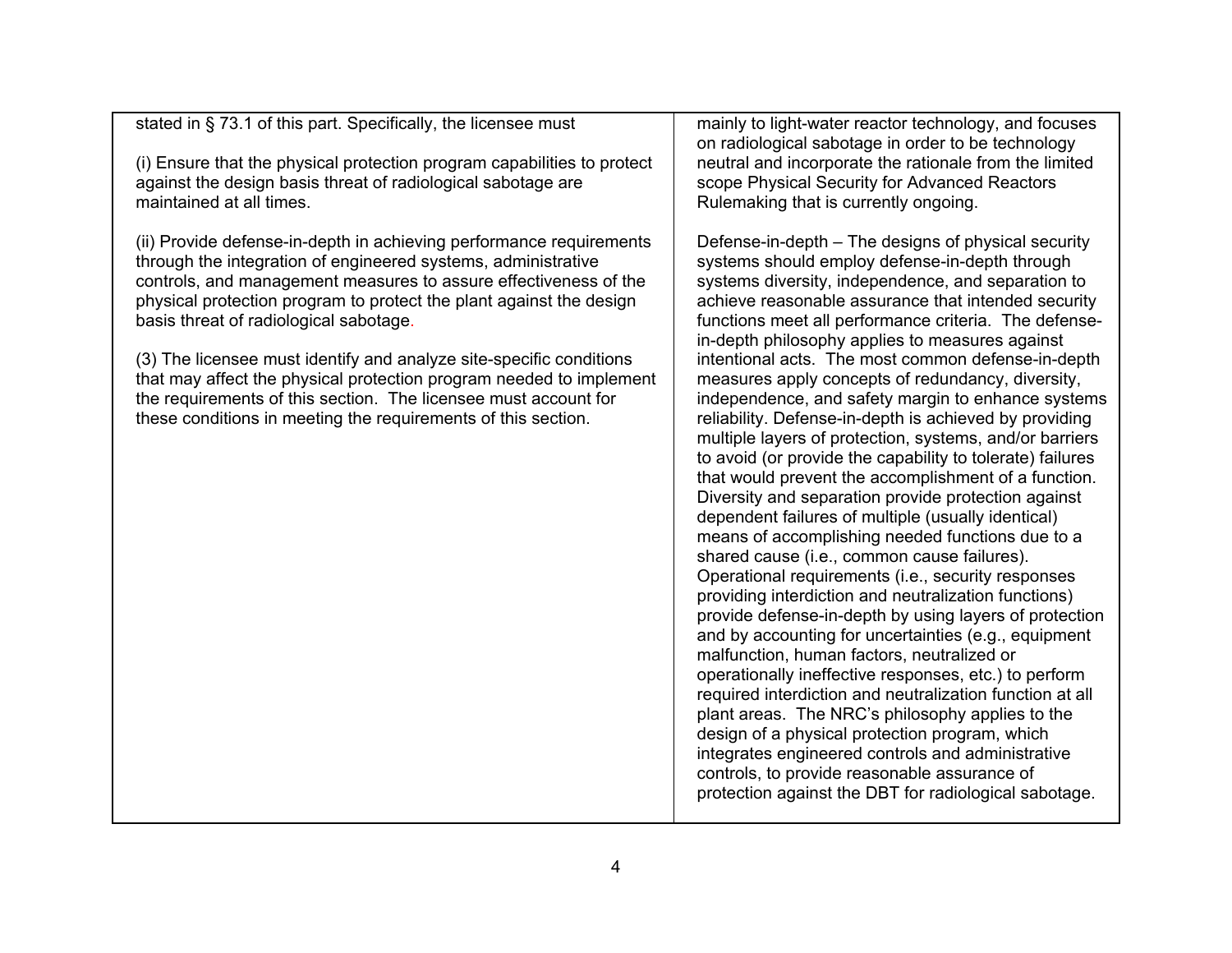| (4) The licensee must establish, maintain, and implement a<br>performance evaluation program to assess the effectiveness of the<br>licensee's implementation of the physical protection program to<br>protect against the design basis threat of radiological sabotage.                                                                                                                                                                                         | $\S$ 73.100(b)(4) – The performance evaluation program<br>periodically tests and evaluates the effectiveness of<br>the physical protection program designed to protect<br>against the DBT, including the security response<br>performing the functions of interdiction/neutralization<br>for implementing the licensee protective strategy. |
|-----------------------------------------------------------------------------------------------------------------------------------------------------------------------------------------------------------------------------------------------------------------------------------------------------------------------------------------------------------------------------------------------------------------------------------------------------------------|---------------------------------------------------------------------------------------------------------------------------------------------------------------------------------------------------------------------------------------------------------------------------------------------------------------------------------------------|
| (5) The licensee must establish, maintain, and implement an access<br>authorization program in accordance with § 73.56 and must describe<br>the program in the Physical Security Plan.                                                                                                                                                                                                                                                                          | $\S$ 73.100(b)(5) – Implement an access authorization<br>program in accordance with § 73.56.                                                                                                                                                                                                                                                |
| (6) The licensee must establish, maintain, and implement a cyber<br>security program in accordance with § 73.110 and must describe the<br>program in the Cyber Security Plan.                                                                                                                                                                                                                                                                                   | $\S$ 73.100(b)(6) – Establish, maintain, and implement<br>protection against a cyber attack based on the<br>proposed cyber security program described in §<br>73.110. This is an alternative to of the program<br>described in § 73.54.                                                                                                     |
| (7) The licensee must establish, maintain, and implement an insider<br>mitigation program and must describe the program in the Physical<br>Security Plan.                                                                                                                                                                                                                                                                                                       | $\S$ 73.100(b)(7) – Insider mitigation measures and<br>program to protect against the DBT insider (passive,<br>active, and violent).                                                                                                                                                                                                        |
| (i) The insider mitigation program must monitor the initial and<br>continuing trustworthiness and reliability of individuals granted or<br>retaining unescorted access or unescorted access authorization, and<br>implement defense-in-depth methodologies to minimize the potential<br>for an insider (active, passive, or both) to adversely affect, either<br>directly or indirectly, the licensee's capability to protect against<br>radiological sabotage. |                                                                                                                                                                                                                                                                                                                                             |
| (ii) The insider mitigation program must integrate elements of:                                                                                                                                                                                                                                                                                                                                                                                                 |                                                                                                                                                                                                                                                                                                                                             |
| (A) The access authorization program described in $\S$ 73.56;<br>(B) The fitness-for-duty program described in part 26 of this chapter;<br>(C) The cyber security program described in § 73.110; and<br>(D) The physical protection programs described in this section.                                                                                                                                                                                         |                                                                                                                                                                                                                                                                                                                                             |
|                                                                                                                                                                                                                                                                                                                                                                                                                                                                 |                                                                                                                                                                                                                                                                                                                                             |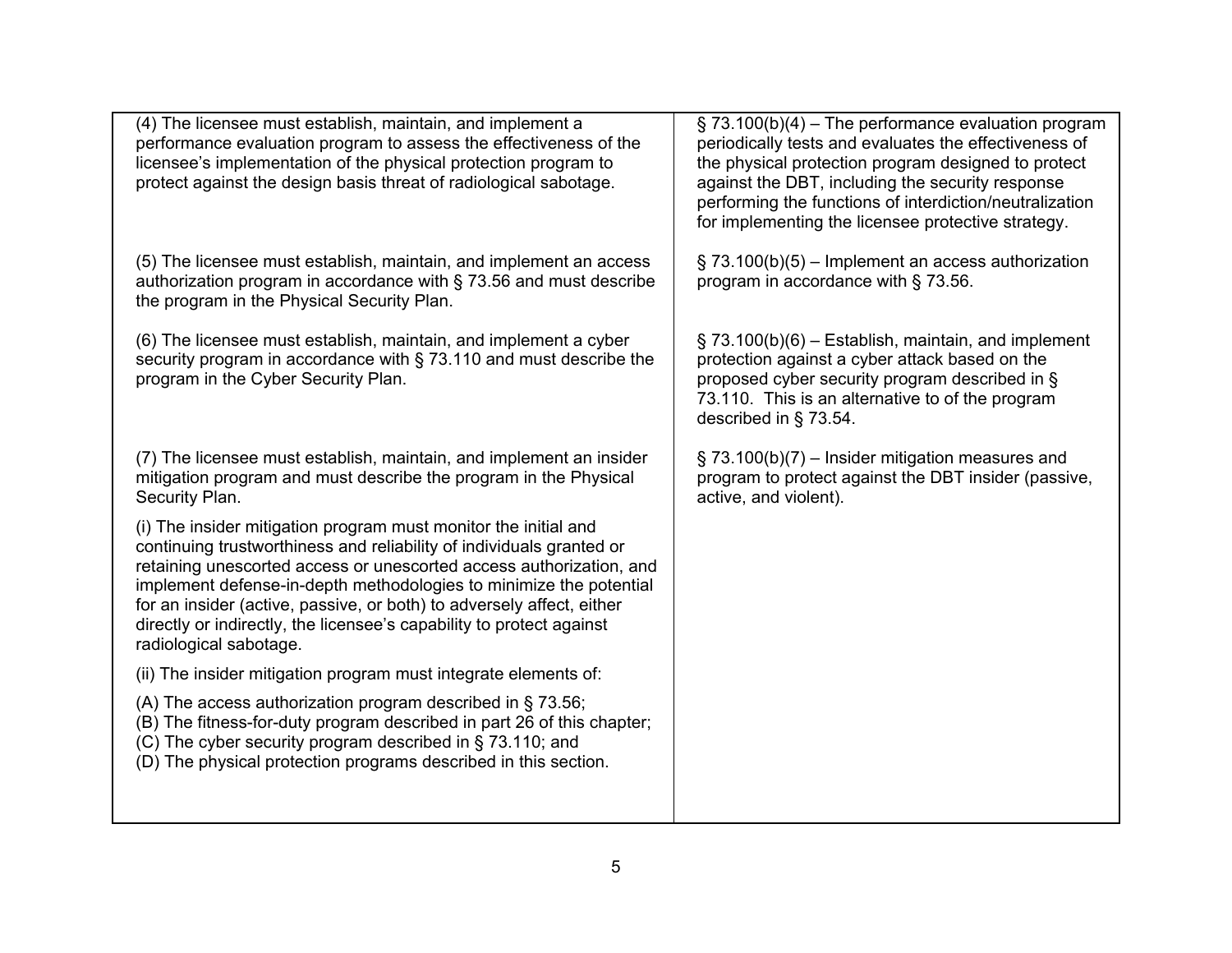| (8) The licensee must use the site corrective action program to track,<br>trend, correct, and prevent recurrence of failures and deficiencies in<br>the implementation of the requirements of this section.                                                                                                                                                                     |                                                                                                                                                                                                                                                                                                                                                                                                                                                                                                                                                                                                                                                            |
|---------------------------------------------------------------------------------------------------------------------------------------------------------------------------------------------------------------------------------------------------------------------------------------------------------------------------------------------------------------------------------|------------------------------------------------------------------------------------------------------------------------------------------------------------------------------------------------------------------------------------------------------------------------------------------------------------------------------------------------------------------------------------------------------------------------------------------------------------------------------------------------------------------------------------------------------------------------------------------------------------------------------------------------------------|
| (9) Implementation of security operations and plans must be<br>coordinated with plant operations and plans to preclude conflict<br>during both normal and emergency conditions and ensure the<br>adequate management of the safety and security interface.                                                                                                                      |                                                                                                                                                                                                                                                                                                                                                                                                                                                                                                                                                                                                                                                            |
| (c) Security organization. The licensee must establish and<br>maintain a security organization that is staffed, trained, qualified, and<br>equipped to implement the physical protection program in<br>accordance with the requirements of this section.                                                                                                                        | $\S$ 73.100(c) – This paragraph outlines the<br>requirements for the composition, equipping, and<br>training of the security organization. The intent is that<br>the security organization will focus on the effective<br>implementation of the physical protection program.<br>Individuals assigned to perform physical protection or<br>contingency response duties must be trained,<br>equipped, and qualified to perform assigned duties<br>and responsibilities whether that individual is a<br>member of the security organization or not.<br>Developed from § 73.55(b)(7) Security implementing<br>procedures and § 73.55(d) Security organization. |
| (1) The licensee must establish a management system for<br>maintaining and implementing security policies and procedures to<br>implement the requirements of this section and the security plans.                                                                                                                                                                               |                                                                                                                                                                                                                                                                                                                                                                                                                                                                                                                                                                                                                                                            |
| (2) Implementing procedures must document the conduct of security<br>operations, design and configuration controls, maintenance, training<br>and qualification, and contingency responses.                                                                                                                                                                                      |                                                                                                                                                                                                                                                                                                                                                                                                                                                                                                                                                                                                                                                            |
| (3) The licensee must:                                                                                                                                                                                                                                                                                                                                                          |                                                                                                                                                                                                                                                                                                                                                                                                                                                                                                                                                                                                                                                            |
| (i) Establish a process for the approval of designs, policies,<br>processes, and procedures and changes by the individual with<br>overall responsibility for the physical protection program.<br>(ii) Ensure that revisions and changes to the physical protection<br>program and implementing policies, processes, and procedures<br>satisfy the requirements of this section. |                                                                                                                                                                                                                                                                                                                                                                                                                                                                                                                                                                                                                                                            |
| (4) The licensee must retain, in accordance with § 73.70, all<br>analyses, assessments, calculations and descriptions of the technical<br>basis for meeting the performance requirements of $\S$ 73.100(b).<br>Safeguards information must protect these records in accordance<br>with the requirements of $\S$ 73.21.                                                          |                                                                                                                                                                                                                                                                                                                                                                                                                                                                                                                                                                                                                                                            |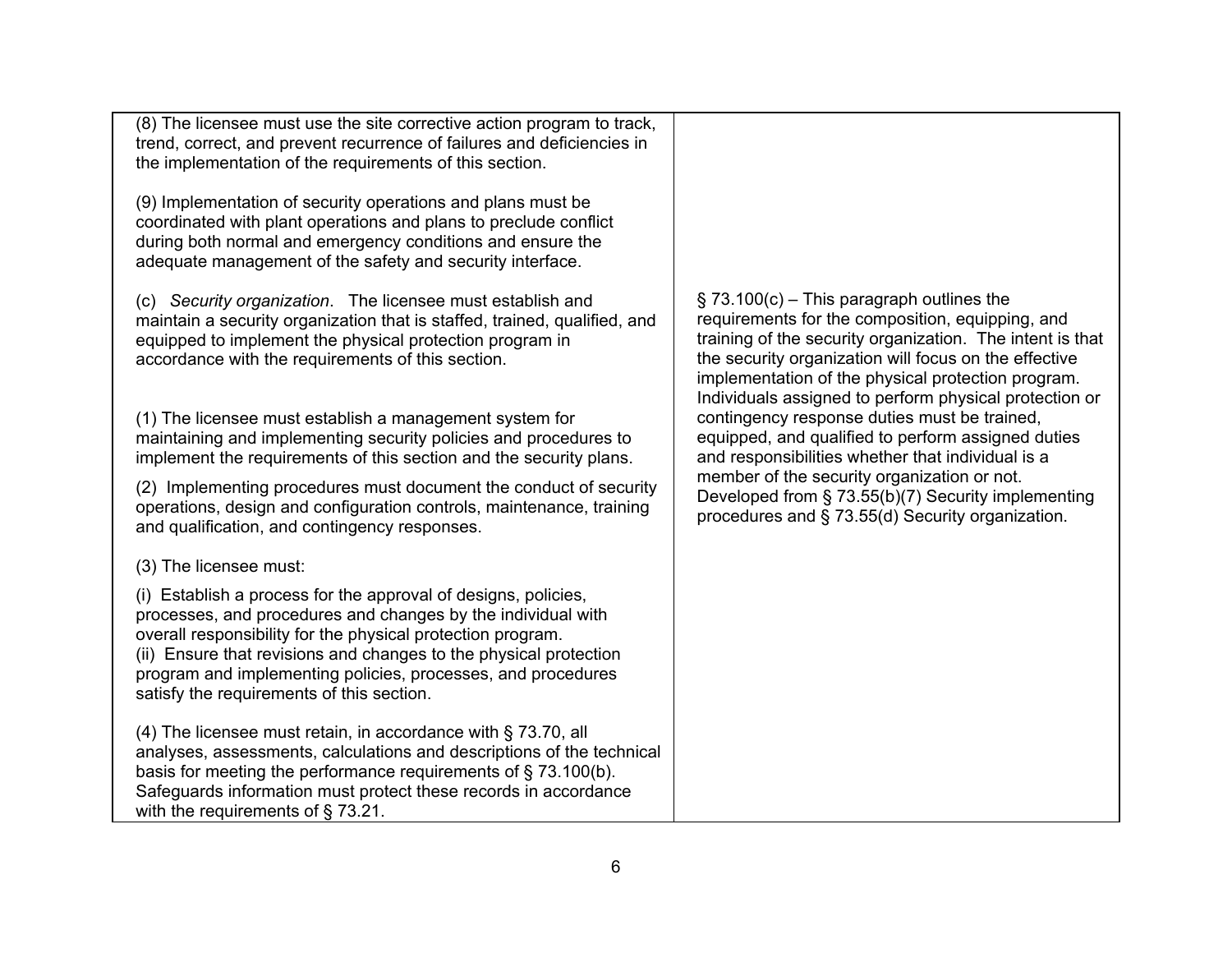(5) The licensee may not permit any individual to implement any part of the physical protection program unless the individual has been trained, equipped, and qualified to perform their assigned duties and responsibilities in accordance with the Training and Qualification Plan.

(d) *Search requirements*. The licensee must establish and implement searches to detect and prevent the introduction of firearms, explosives, incendiary devices, or other items and material which could be used to commit radiological sabotage. The program must accomplish this through search of individuals, vehicles, and materials consistent with the performance requirements of paragraph (b)of this section.

(e) *Security reviews*. The licensee must establish and implement security reviews to assess the effectiveness of the implementation of the physical protection program and the requirements in this section. Security reviews must be performed by individuals independent of those personnel responsible for program management and any individual who has direct responsibility for implementing the onsite physical protection program

(1) The licensee must review each element of the physical protection program at a frequency commensurate with the importance or significance to safety of plant operations, to ensure timely identification and documentation of vulnerabilities, improvements, and corrective actions. The objective of these reviews must be maintaining effective implementation of the engineered and administrative controls required to achieve the physical protection program functions and the management system required to implement programs and requirements in this section.

(2) The licensee must establish, maintain, and perform a

§ 73.100(d) – This paragraph establishes a performance requirement for searches of personnel, vehicles, and materials for the protection against radiological sabotage. The rule text eliminates the categorization of it as a "program." The broad categories of material (explosives, firearms, incendiary devices, etc.) that will be prohibited are not prescribed but will be stated in the licensee security plans with detailed descriptions being identified in implementation procedures.

§ 73.100(e) – This paragraph ensures effective implementation of the physical protection program and through periodic reviews of the program. This proposed rule text was developed from 73.55(m) to review each element of the physical protection program by individuals independent of those personnel responsible for program management and any individual who has direct responsibility for implementing the onsite physical protection program.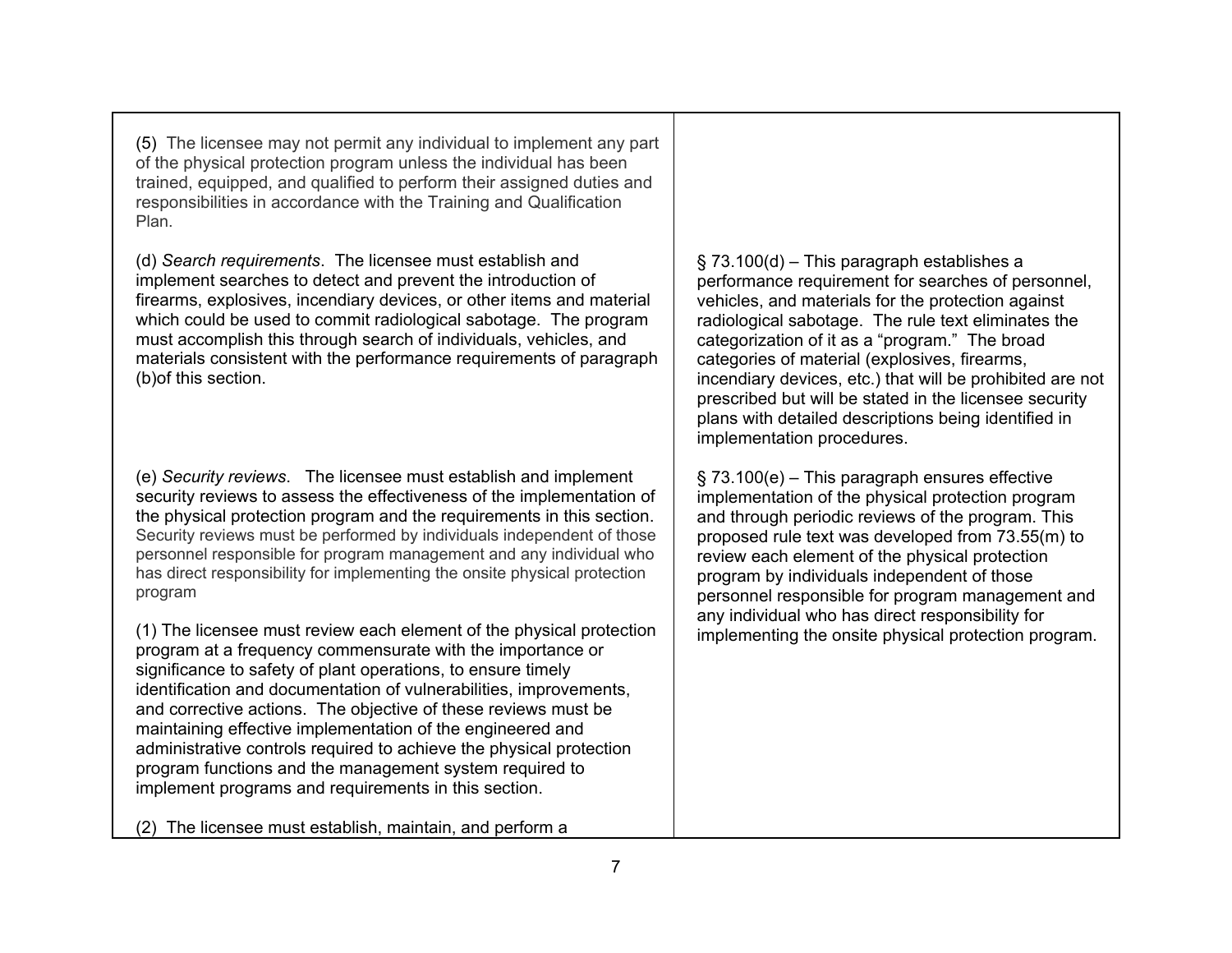self-assessment to ensure the effective implementation of the physical protection program functions of detection, assessment, communication, delay, and interdiction and neutralization to protect against the design basis threat of radiological sabotage. The licensee must perform design verification and assessments of the capabilities of active and passive engineering systems relied on to protect against the design basis threat.

(f) *Performance evaluation.* Licensee performance evaluation must:

(1) establish methods appropriate and necessary to assess, test, and challenge the integration of the physical protection program's functions to protect against the design basis threat, measures protecting against cyber attack, and engineered systems designed to protect against the design basis threat standalone ground vehicle bomb attack.

(2) The licensee must establish the appropriate and necessary frequencies for performance evaluations, verifications, and assessments based on the importance, security significance, reliability, and availability of physical protection program functions and implementation of programs and requirements in this section.

(3) The licensee must document processes and procedures and maintain records, including results, findings, and corrective actions, for implementing the performance evaluations, verifications, and assessments.

(g) *Maintenance, testing, and calibration and corrective actions*. (1) The licensee must ensure that security systems and equipment, including supporting systems, are inspected, tested, and/or calibrated for operability and performance at intervals necessary and sufficient to meet the requirements in this section.

(2) The licensee must implement corrective actions necessary and sufficient to ensure resolution of identified vulnerabilities and deficiencies to meet the requirements in this section.

 $\S$  73.100(g) – This paragraph establishes performance requirements for maintaining security structures, systems, or components (SSC) relied on to perform security functions to protect against the DBT and implementing security programs. It includes corrective actions to be taken by a licensee in response to a failure or degradation of security equipment to perform its intended functions and implementation of security programs. The draft rule requires that the licensee will maintain the SSCs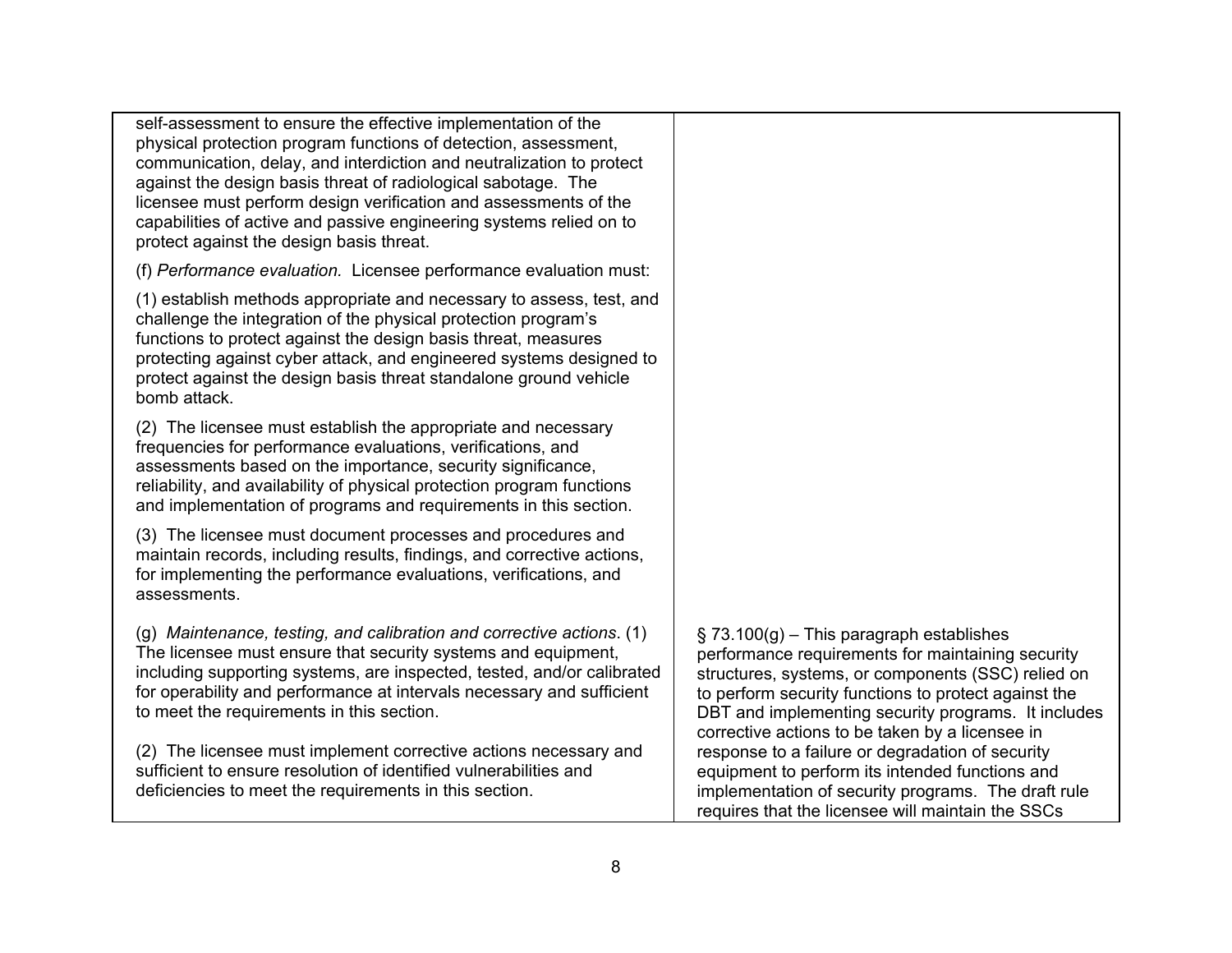| (3) The licensee must establish and implement timely compensatory<br>measures for degraded or inoperable security systems, equipment,<br>and components to meet the requirements of this section.<br>Compensatory measures must provide a level of protection that is<br>equivalent to the protection that was provided by the degraded or<br>inoperable, systems, equipment, or components.<br>(4) The licensee must document processes and procedures and | described in its design and licensing basis to assure<br>that they are reliable and available.                                                                                                                                                                                                                                                                                                                                                                                                                                                                                                                                                                                                                           |
|-------------------------------------------------------------------------------------------------------------------------------------------------------------------------------------------------------------------------------------------------------------------------------------------------------------------------------------------------------------------------------------------------------------------------------------------------------------|--------------------------------------------------------------------------------------------------------------------------------------------------------------------------------------------------------------------------------------------------------------------------------------------------------------------------------------------------------------------------------------------------------------------------------------------------------------------------------------------------------------------------------------------------------------------------------------------------------------------------------------------------------------------------------------------------------------------------|
| maintain records for implementing the corrective actions,<br>compensatory measures, and maintenance, inspection, testing, and<br>calibration of security structures, systems, and equipment.                                                                                                                                                                                                                                                                |                                                                                                                                                                                                                                                                                                                                                                                                                                                                                                                                                                                                                                                                                                                          |
| (h) Suspension of security measures. (1) The licensee may suspend<br>implementation of affected requirements of this section in accordance<br>with $\S$ § 50.54(x) and 50.54(y) of this chapter under the following<br>conditions:                                                                                                                                                                                                                          | $\S$ 73.100(h) – This paragraph establishes<br>requirements for the suspension of security measures<br>in response to emergency and extraordinary<br>conditions. The requirements of this paragraph are<br>intended to provide flexibility to a licensee for taking<br>reasonable actions that depart from an approved<br>security plan in an emergency when such actions are<br>immediately needed to protect the public health and<br>safety and no action consistent with license conditions<br>and technical specifications that can provide<br>adequate or equivalent protection is immediately<br>apparent in accordance with $\S$ 50.54(x) and (y) or<br>similar applicable regulations as identified in Part 53. |
| (i) In an emergency, when action is immediately needed to protect the<br>public health and safety; and                                                                                                                                                                                                                                                                                                                                                      |                                                                                                                                                                                                                                                                                                                                                                                                                                                                                                                                                                                                                                                                                                                          |
| (ii) During severe weather, when the suspension of affected security<br>measures is immediately needed to protect the personal health and<br>safety of personnel.                                                                                                                                                                                                                                                                                           |                                                                                                                                                                                                                                                                                                                                                                                                                                                                                                                                                                                                                                                                                                                          |
| (2) Suspended security measures must be reinstated as soon as<br>conditions permit.                                                                                                                                                                                                                                                                                                                                                                         |                                                                                                                                                                                                                                                                                                                                                                                                                                                                                                                                                                                                                                                                                                                          |
| (3) The suspension of security measures must be reported and<br>documented in accordance with the provisions of $\S$ 73.71.                                                                                                                                                                                                                                                                                                                                 |                                                                                                                                                                                                                                                                                                                                                                                                                                                                                                                                                                                                                                                                                                                          |
| (i) Records. (1) The licensee must maintain all records required to be<br>kept by Commission regulations, orders, or license conditions, until<br>the Commission terminates the license for which the records were<br>developed, and must maintain superseded portions of these records<br>for at least 3 years after the record is superseded, unless otherwise<br>specified by the Commission.                                                            |                                                                                                                                                                                                                                                                                                                                                                                                                                                                                                                                                                                                                                                                                                                          |
| (2) If a contracted security force is used to implement the onsite<br>physical protection program, the licensee's written agreement with                                                                                                                                                                                                                                                                                                                    |                                                                                                                                                                                                                                                                                                                                                                                                                                                                                                                                                                                                                                                                                                                          |